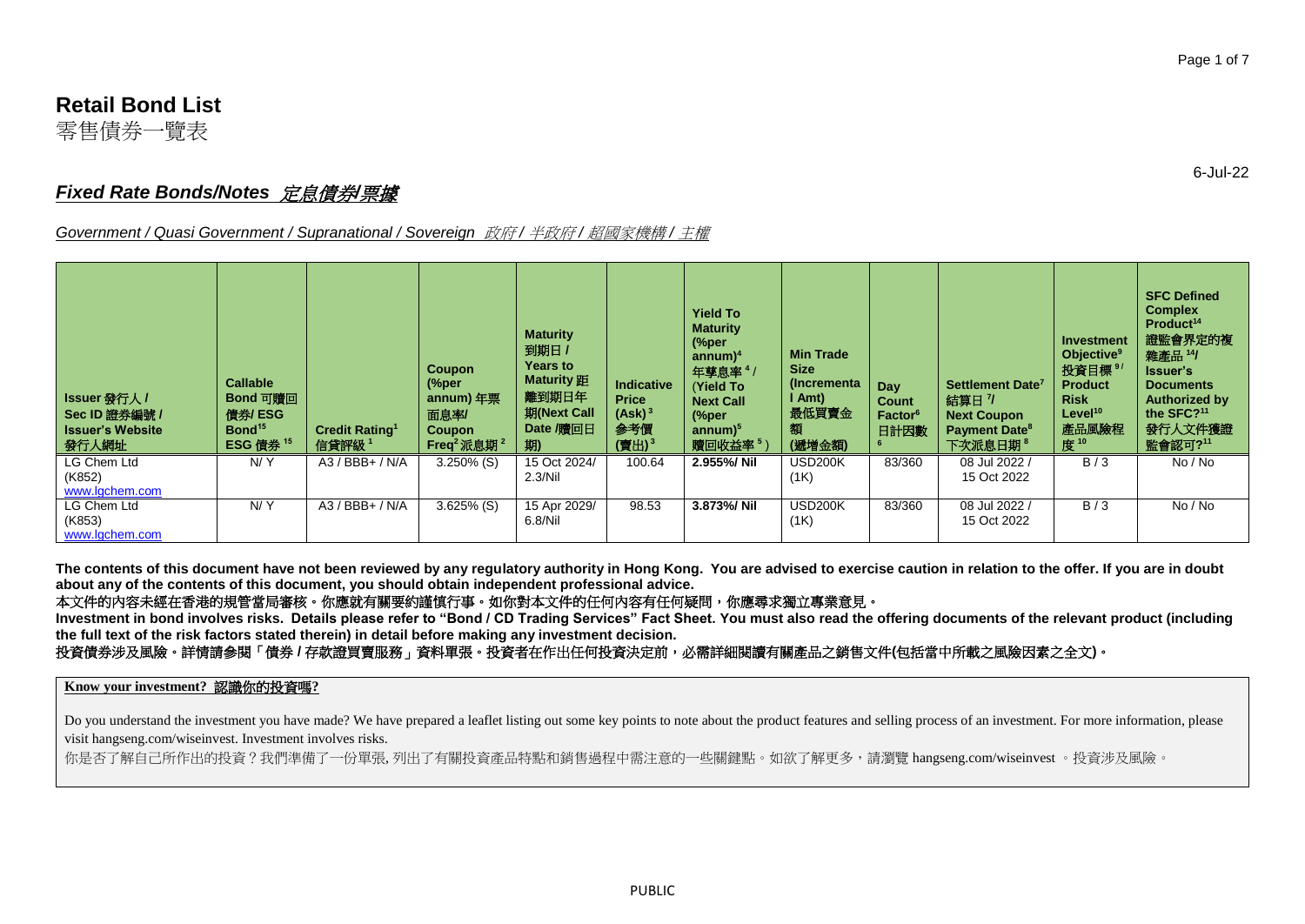Page 2 of 7

Remark 附詳:

- 1. Credit ratings of the Bond / Note / CDs 債券 / 票據 / 存款證的信貸評級: Moody's / S&P / Fitch 穆油/標準普爾/惠譽國際
- 2. Freq. 派息期: (A) = Annual Payment 每年; (S) = Semi-annual Payment 每半年; (Q) = Quarterly Payment 每季
- 3. Please note that the prices of bonds / notes / CDs may be volatile and are subject to change from time to time due to the market conditions. The Price provided by the Bank above is for indicative purpose only and there is no guarantee that the order can be executed at the above Price .
- 請注意,債券/票據/存款證價格可能會有波動,並因應市場情況而改變。本行提供之價格純屬指示性質,本行並不保證交易可以上述價格執行。
- 4. YTM pa 年孳息率: calculated based on indicative ask price 以參考賣出價計算
- 5. YTC pa 贖回收益率: calculated based on indicative ask price 以參考賣出價計算
- 6. Accrual Interest 累計利息 = Nominal x Coupon x Day Count Factor 面值 x 票面息率 x 日計因數
- 7. The Bank shall determine, in its sole and absolute discretion acting in good faith and in a commercially reasonable manner, whether or not at any time a settlement disruption event has occurred. Where the Bank determines such settlement disruption event has occurred and as a result of which the Bonds / CDs cannot be delivered to your securities account on the scheduled settlement delivery of the Bonds / CDs will be postponed until transfer can be effected and the Bank shall procure to deliver the Bonds / CDs to you no later than 45 Hong Kong business days from the date the purchase order is accepted by the Bank. 本行按其完全及絕對酌情權以真誠及商業上合理的方式釐定於任何時間是否已發生結算中斷事件。當本行已釐定結算中斷事件已發生以及導致本行未能於原訂債券/存款證交付日期交付到閣下證 券帳戶,交付該債券 / 存款證之日期將被押後直至可實現轉讓,而本行亦須促使由本行確認此購入指示該日起計不遲於 45 個香港營業日內將債券交付予閣下。
- 8. Indicative only, next coupon payment date may subject to the Business Day Adjustment 只供參考,下次派息日期可能受營業日之調整所影響
- 9. Investment Objective 投資目標
- (A) Capital Preservation / 保本
- (B) Potential Cash Income / 潛在現金收益
- (C) Potential Capital Growth / 潛在資本增長

10. Product Risk Level 產品風險程度: 1 = Low risk 低風險 2 = Low to Medium risk 低至中度風險 3 = Medium risk 中度風險 4 = Medium to High risk 中度至高風險 5 = High risk 高風險 11. Issuer's Documents authorized by SFC 發行人文件獲證監會認可:

- Yes: The Issuer's Documents of the respective bond / note / CD had been authorized by the SFC (but such authorization does not imply official recommendation). 有關債券/ 票據 / 存款證的發行人文件已獲證監會認可 ﹝但獲得該認可並不表示該債券獲得官方推介﹞。
- No The Issuer's Documents of the respective bond / note / CD had not been authorized by the SFC 有關債券/ 票據 / 存款證的發行人文件未經證監會認可。

Note 1: This bond / CD could be traded in HKEx 此債券 / 存款證可於香港交易所買賣

12. Regardless whether the bonds are being listed on the Stock Exchange in Hong Kong or another stock exchange or not, the listing status of the bond should NOT be denoted as commercial merit, level of product risk rating or credit quality. Further, the listing status of the bonds does NOT represent any endorsement by the listing or relevant regulatory body that such investment product is suitable for you. You should read the disclaimer statement and risk disclosures in the relevant listing documents and offer documents carefully before you decide to subscribe the product.

無論債券在香港交易所或另一家證券交易所上市與否,並不應因該債券的上市地位來判斷其商業價值、產品風險評級之水平或信貸質素。債券的上市地位,亦並不代表上市或相關監管機構認同該投資產品為適合閣下。在 決定認購投資產品之前,你應細心詳閲相關上市文件及銷售文件上所載的免責 聲明及風險披露 。

13. a) Key Risks Of Investing In Bonds / CDs: 投資債券/存款證的主要風險:

Credit risk - Bonds / CDs are subject to the risk of the issuer and the quarantor (if any) defaulting on their obligations. It is the issuer's obligation to pay coupon / interest and pay principal of bonds / CDs to investors. If the Issuer and the guarantor (if any) default, investors may not be able to receive the coupon / interest and principal of the bonds / CDs. Investors must make their own assessment of the ability of the issuer and the guarantor (if any) to meet their obligations under the bonds / CDs. It should also be noted that credit ratings assigned by credit rating agencies do not guarantee the creditworthiness of the issuer and the guarantor (if any). In addition, investors will bear the credit risk of the issuer and the guarantor (if any) and have no recourse to Hang Seng Bank Limited because Hang Seng Bank Limited because Hang Seng B not the issuer nor the guarantor.

信貸風險 - 債券/存款證附帶發債機構及擔保人(如有)違責的風險。向投資者支付債券或存款證的票息/利息及支付本金乃發債或存款證機構及有害或存款證機構及擔保人(如有)違責,投資者 則未必可收取債券/存款證的票息/利息及本金。投資者須自行評估發債或存款證機構及擔保人(如有)履行債券或存款證責任的能力。另一點應注意的是,信貸評級機構給予的信貸評級並非對發債或存款證 機構及擔保人(如有)信用可靠程度的保證。此外,投資者須承受債券/存款證發行人及擔保人(如有)的信貸風險及不能向恒生銀行有限公司追討任何賠償,因本行既非發行人,亦非擔保人。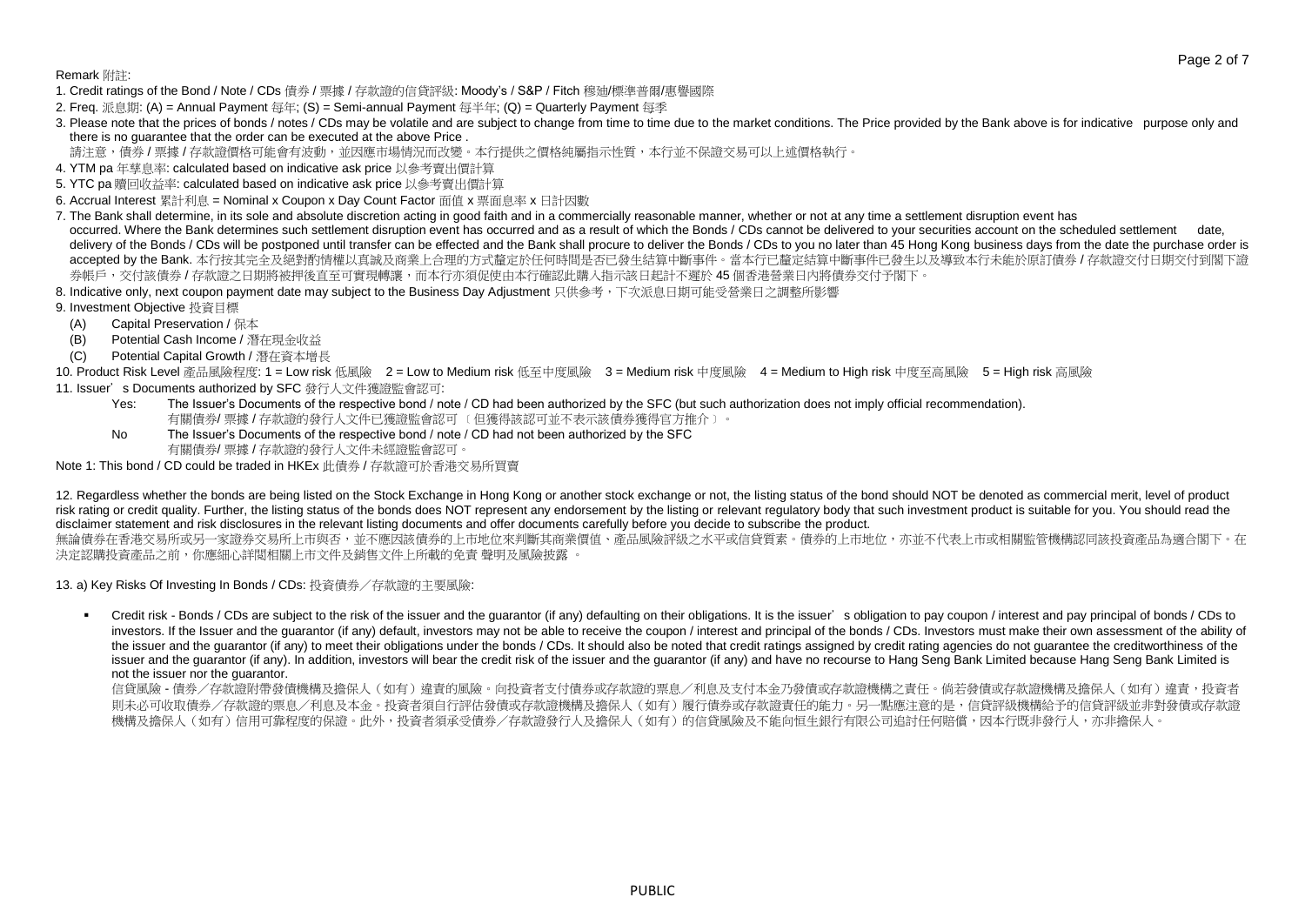Liquidity risk - The secondary market for the bonds / CDs may not provide significant liquidity or may trade at prices based on the prevailing market conditions and may not be in line with the expectations of investors. If you wish to sell bonds / CDs, Hang Seng Bank Limited may repurchase it based on the prevailing market price under normal market circumstances, but the selling price may differ from the original buying price due to changes in market conditions.

流通風險 - 債券/存款證的二手市場或不能提供龐大的流通量或按當時市場狀況的價格買賣,且可能與投資者的期望不符。倘閣下打算出售債券/存款證,恒生銀行有限公司可在正常市場情況下按市價購回, 但基於市場狀況變動,賣出價與原本的買入價可能不同。

Market risk - Indicative bond / CD prices are subject to fluctuations depending on market changes. Factors affecting market price of bonds / CDs include, but are not limited to, fluctuations in interest rates, credit rating of the bond / CD or its issuer / guarantor (if any), the financial condition of the issuer / guarantor (if any), and liquidity of the bond / CD. The fluctuation in yield generally has a greater effect on prices of longer tenor bonds / CDs. There is an inherent risk that losses may be incurred rather than profit made as a result of buying and selling bonds / CDs.

市場風險 - 債券或存款證價格會隨著市場變動而波動。影響債券或存款證市價的因素包括(但不限於)利率波動、債券或存款證或其發債機構/擔保人(如有)的信貸評級、發債機構/擔保人(如有)的財政 狀況,以及債券或存款證的流動性。一般而言,孳息波動對投資期較長的債券/存款證的價格的影響較大。買賣債券或存款證的固有風險為投資者可能蒙受損失而無法獲利。

- Interest rate risk Bonds / CDs are more susceptible to fluctuations in interest rates and generally prices of bonds / CDs will fall when interest rates rise. 利率風險 - 債券/存款證較易受到利率波動的影響。一般來說,利率上升,債券/存款證價格便會下跌。
- Exchange rate risk There may be exchange rate risks if you choose to convert payments made on the bonds / CDs to investors' home currency. 匯率風險-投資者如選擇將債券或存款證的付款兌換為閣下國家的貨幣,則可能須承受匯率風險。
- Tax issue Investors should carefully consider the tax consequences of investing in the bond / CD and consult investors' tax advisor about investors' own tax situation. 稅務問題-投資者應審慎考慮投資債券或存款證的稅務影響,並就投資者的稅務狀況徵詢其稅務顧問的意見。
- Hold to maturity The bonds / CDs are mainly for medium to long term investment, not for short term speculation. Investors should be prepared to invest their funds in the bonds / CDs for the full investment tenor. Investors could lose part or all of their investment if they choose to sell the bonds / CDs prior to maturity. 持至到期日 - 債券/存款證主要是中長期的投資產品,並不是短線投資的工具。投資者應準備於整段年期內將資金投放於債券/存款證上。倘投資者選擇在到期日之前提早出售債券/存款證,可能會損失部份 或全部的投資金額。

Not deposits - Bonds / CDs are not equivalent to a time deposit. They are NOT protected under the Hong Kong Deposit Protection Scheme. Do NOT invest in bonds / CDs unless you fully understand and are willing to assume the risks associated with them. 並非存款-債券/存款證並非定期存款,並不受香港存款保障計劃之保障。除非閣下完全理解並願意承擔其所涉及之風險,否則不應投資於債券/存款證。

Reinvestment risk – Investors face re-investment risk when the Issuer exercises its right to redeem the Note before it matures. Investors may not be able to enjoy the same rates of return when they re-invest their funds in other investments. 再投資風險-當發債機構在債券到期前行使贖回權,投資者便會面對再投資風險。投資者以其資金再作其他投資時,未必可享有相同的回報率。

 Early Redemption risk – If the Issuer is allowed to early redeem, including but not limited to make whole redemption, the notes prior to maturity under the provisions may be stated in the relevant offering document, which is subject to certain trigger events, including but not limited to force majeure, regulatory changes, rating changes, changes in the accounting treatment or taxation regime. Investors may lose up to all their initial investment in notes at worst case if any such circumstances were to happen. 如發行人於到期前可提早贖回債券,包括但不限於提前補償贖回,但受限於某些特定觸發事件,包括但不限於不可抗力、監管改變、評級變化、會計處理手法或稅制改變,銷售文件有可能包含此條款。投資者

在最壞情況下有機會損失最初投資於債券的所有金額。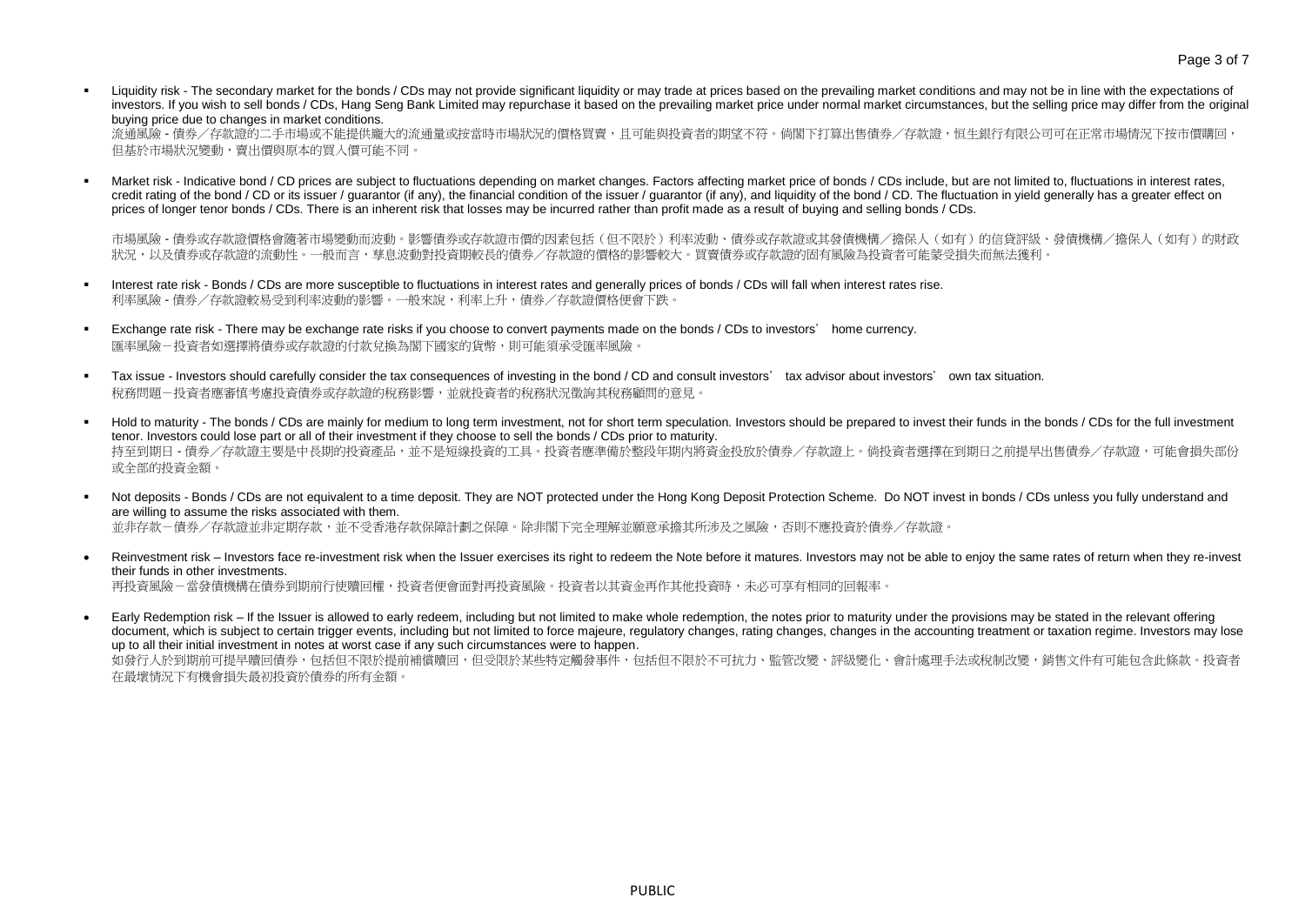b) Key Risks of Investing In below investment grade (High-Yield) and / or unrated bonds:投資非投資級別(高息)及 / 或未獲評級債券的主要風險:

In addition to the key risks of investing in bonds listed above, investments in below investment grade (High Yield) and / or unrated bonds are subject to additional risks such as: 投資於非投資級別(高息)及 / 或未獲評級債券,除以上列舉的投資債券的主要風險外,還須承受其他風險,例如:

- Higher credit risk since such bonds are typically rated below investment grade and / or are unrated, they are often subject to a higher risk of issuer default. 較高的信貸風險 - 高息債券的評級通常低於投資級別,或未獲評級,因此涉及的發債機構違責風險往往較高。
- Vulnerability to economic cycles during economic downturns such (High Yield) and / or unrated bonds typically fall more in value than investment grade bonds as (i) investors become more risk averse and (ii) default risk rises.

受制於經濟周期的轉變—經濟下滑時,非投資級別(高息)及 / 或未獲評級債券價值的跌幅往往會較投資級別債券為大,原因是(i)投資者會較為審慎,不願承擔風險;(ii)違責風險加劇。

- Higher default risk Investing in below investment grade (High Yield) bonds and / or unrated bonds may be subject to a higher default risk of the issuer than investing in investment grade bonds. An issuer of high yield debt securities may be highly leveraged and the issuer's ability to meet its debt obligations may be adversely affected by the issuer's business and financial conditions or unavailability of additional financing. If the issuer defaults, or the below investment grade bonds or other underlying assets cannot be realized, investors may suffer substantial losses by investing in the high yield or unrated bonds. 較高的違責風險 - 投資於非投資級別(高息)及 / 或未獲評級的債券,所涉及的發債機構或發行人譴責風險可能比投資於屬投資級別的債券高。高息債務證券的發債機構可能有較高的借貸,而這些發債機構的業務 及財政狀況,或未能獲得額外融資,亦可能今機構的償債能力受到負面影響。如發債機構違責,或評級低於投資級別的債券或其地的相關資產不能變現,投資者於高息或未獲評級的債券的投資可能會遭受重大 損失。
- Higher liquidity risk The markets in which below investment grade (High Yield) bonds and / or unrated bonds are traded are generally more limited than those in which investment grade bonds are traded. It may be more difficult to obtain market quotations or to resell bonds with limited liquidity. 較高的流通性風險 - 進行非投資級別(高息)及 / 或未獲評級債券交易的市場一般較進行投資級別債券的市場為有限。缺乏流通量的債券可能會於索取市場報價或於出售此等債券時比較困難。
- Downgrade Risk Downgrades in the credit rating of below investment grade (High Yield) and / or unrated bonds by rating agencies are generally followed by declines in the market value of these bonds. In some circumstances, non-investment grade (High Yield) and / or unrated bonds being placed on "credit watch" by rating agencies may be subject to volatility and speculation of further credit downgrades. 信貸評級降級風險 - 非投資級別(高息)及 / 或未獲評級債券之市值一般於評級機構調低該信貸評級時跟隨下跌。在某些情況下, 非投資級別(高息)及 / 或未獲評級的債券戓因評級機構將該債券定為「信貸觀察」而 引致波幅及推測信貸再進ー步降級。
- Speculative Risk Below investment grade (High Yield) and / or unrated bonds generally have predominantly speculative characteristics with respect to the issuer's capacity to pay interest and repay principal. There is greater risk of non-payment of interest and loss of principal. Many issuers of these bonds experienced substantial difficulties in fulfilling their debt obligations and may lead to default and restructurings. The issuers of these bonds generally have to pay a higher rate of interest than investment grade bonds. 投機性質風險 - 非投資級別(高息)及 / 或未獲評級債券一般包含與發行人償還本金及支付利息的能力有關的投機性質。未能收到利息和本金虧損的風險較高, 此類債務證券的發行人如在償還債務上遇到重大困難, 可能會導致違約和業務重組。這些債券發行人一般需支付高於投資級別債券之利息。

c) Key Risks related to bonds with special features: 具有某些特點的債券之有關的主要風險:

In addition to the key risks of investing in the Notes listed above, investments in notes which are complex are subject to additional risks. Notes with special features may constitute a "complex product", which means it is a product whose terms, features and risks are not reasonably likely to be understood by retail investors because of its complex structure. A non-exhaustive list of examples of notes with such special features include: 投 資於複雜票據,除以上列舉的投資票據的主要風險外,還須承受額外風險:具有某些特點的票據 - 具有某些特點的票據可能構成「複雜產品」,這是指其條款、 特點及風險因其複雜結構在合理情況下不大可能被零售投 資者了解。以下列舉具備該 等特色的票據例子(非全部):

Perpetual notes – such notes are perpetual in nature and interest pay-out depends on the viability of the issuer in the very long term; 永續票據-該等票據屬永續性質,其利息派付取決於發行人在非常長遠的時間內 的存續能力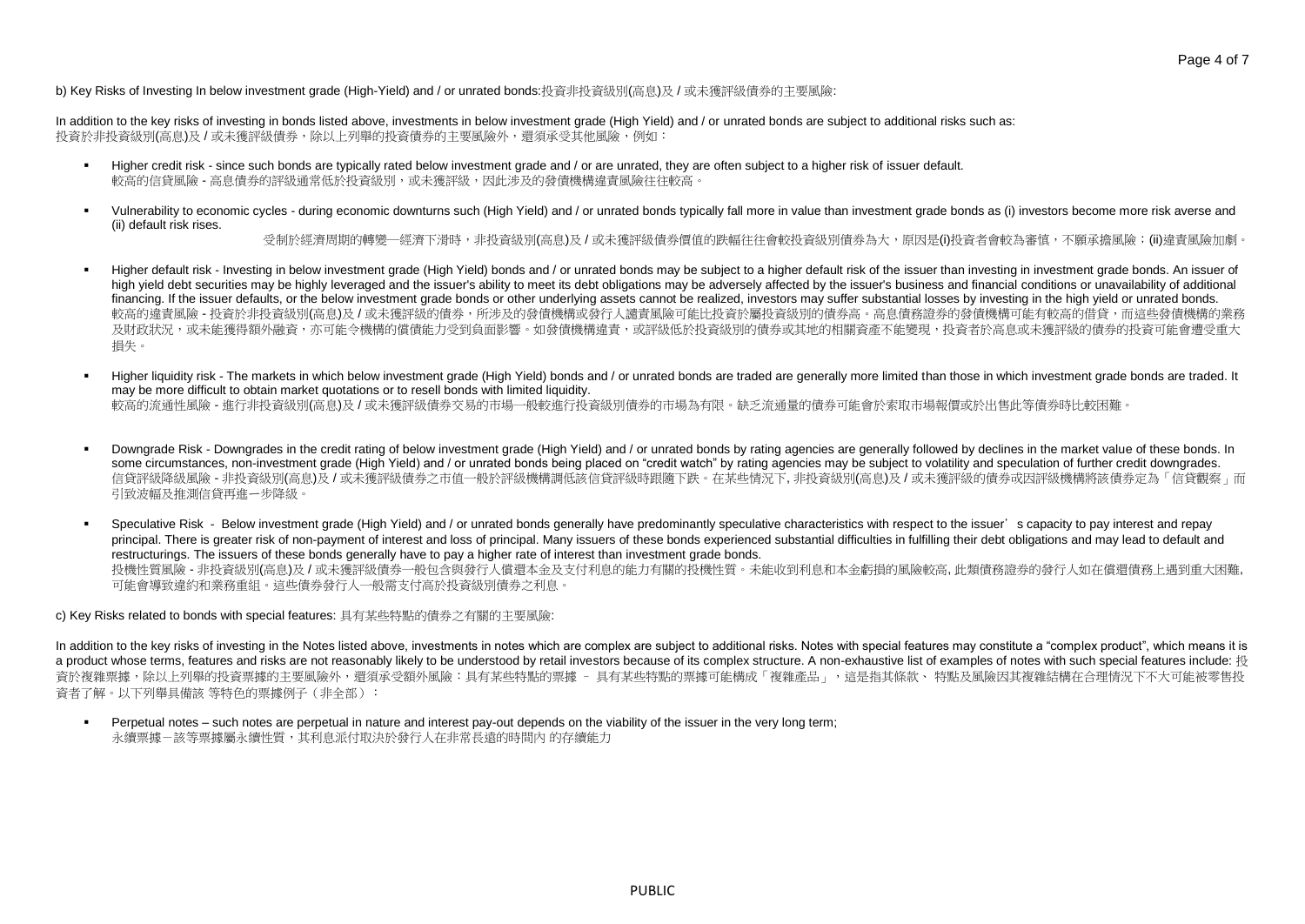- Subordinated notes such notes have subordinated ranking and in case of liquidation of the issuer, investors can only get back the principal after other senior creditors are paid; 後償票據-該等票據具有後償地位,發行人一日清盤,投資者只可在其他優先債 權人獲還款後才可取回本金;
- Notes with variable or deferred interest payment terms such notes have variable and/or deferral of interest payment terms and investors would face uncertainty over the amount and time of the interest payments to be received; 具有浮息或延遲派付利息條款的票據一該等票據具有浮息及/或延遲派付利息條 款,投資者無法確定將收取的利息金額及利息派付的時間;
- Notes with extendable maturity dates such notes have extendable maturity dates and investors would not have a definite schedule of principal repayment; 可延遲到期日的票據-該等票據具有可延遲的到期日,投資者沒有一個訂明償還 本金的確實時間表;
- Notes which are convertible or exchangeable such notes are convertible or exchangeable in nature and investors are subject to both equity and note investment risk:

可換股或可交換的票據-該等票據屬可換股或可交換性質,投資者須同時承受股 票及票據的投資風險;

- Notes that have contingent write down or loss absorption features such notes may be written-off fully or partially or converted to common stock on the occurrence of a trigger event; and/or 具有或然撇減或彌補虧捐特點的票據-在發生觸發事件時,該等票據可以全部或部分或然撇減或轉換為普通股;及/或
- Notes with multiple credit support providers that have no material operations and/or notes that involve complex structures which subordinate the noteholders' rights to those of the multiple credit support providers. 具有並無重大業務的非單一信貸支持提供者的票據及/或涉及複雜結構的票據, 其結構使票據持有人的權利後償於非單一信貸支持提供者的權利。

d) Issuer early redemption risk – some debt securities have provisions which the issuers may early redeem the debt securities prior to maturity 發行人提早贖回風險-部份債券附有發行人可於到期前提早贖回債券之條文

- The bonds are callable investors face re-investment risk when the issuer exercises its right to redeem the bond before it matures. Investors may not be able to enjoy the same rates of return when they reinvest their funds in other investments; 此債券為可贖回的-當發債機構在債券到期前行使贖回權,投資者便會面對再投資風險。投資者以其資金再作其他投資時,未必可享有相同的回報率;
- A callable debt securities may be redeemed earlier with declining interest rates, leading to the return of principal sooner than investor's expectation. In that case, investors will likely be unable to realize the expected gain and investors may just reinvest the principal to another fixed income security at the lower interest rate (also called "reinvestment risk"). Also, in any case that debt securities are called at or near to par value, investors who paid a premium for the debt securities will risk a loss of the initial purchase price as well. Moreover, if the debt securities are not called before maturity, investors will hold the securities for a longer period until the issuer determines to call the debt securities on next call dates (if applicable) and probably until maturity if the debt securities are not called by the issuer. 在利率持續下跌的情況下,有機會使可贖回債券較早被贖回,導致投資者收回本金的時間比預期快。投資者的回報亦無法達到預期之水平,及只可把本金再投資於利率較低的另一項定息證券(或稱「再投資風 險」)。另外,如債券於贖回時之價格等同或接近面值,以溢價購入債券之投資者有機會蒙受本金虧損之風險。另一方面,若債券於到期前沒有被贖回,投資者要持有債券一段更長時間,直到發行人於下次贖回 日決定贖回該債券(如適用)。若發行人不贖回債券,投資者須持有該債券至到期日。

14. Investors should understand that if the relevant Bonds are considered Complex Products as defined under the Securities and Futures Commission's ("SFC") "Guidelines on Online Distribution and Advisory Platforms", investors should exercise caution in relation to such Complex Products. For details, please refer to "Bond / CD Trading Services" Fact Sheet. Investors must also read the offering documents of the relevant product (including the full text of the risk factors stated therein) in detail before making any investment decision.

有關被證券及期貨事務監察委員會("證監會")之《網上分銷及投資諮詢平台指引》界定為複雜產品之債券事項上,投資者應謹慎行事。詳情請參閱「債券及存款證買賣服務」資料單張。投資者在作出任何投資 決定前,必需詳細閱讀有關產品之銷售文件(包括當中所載之風險)。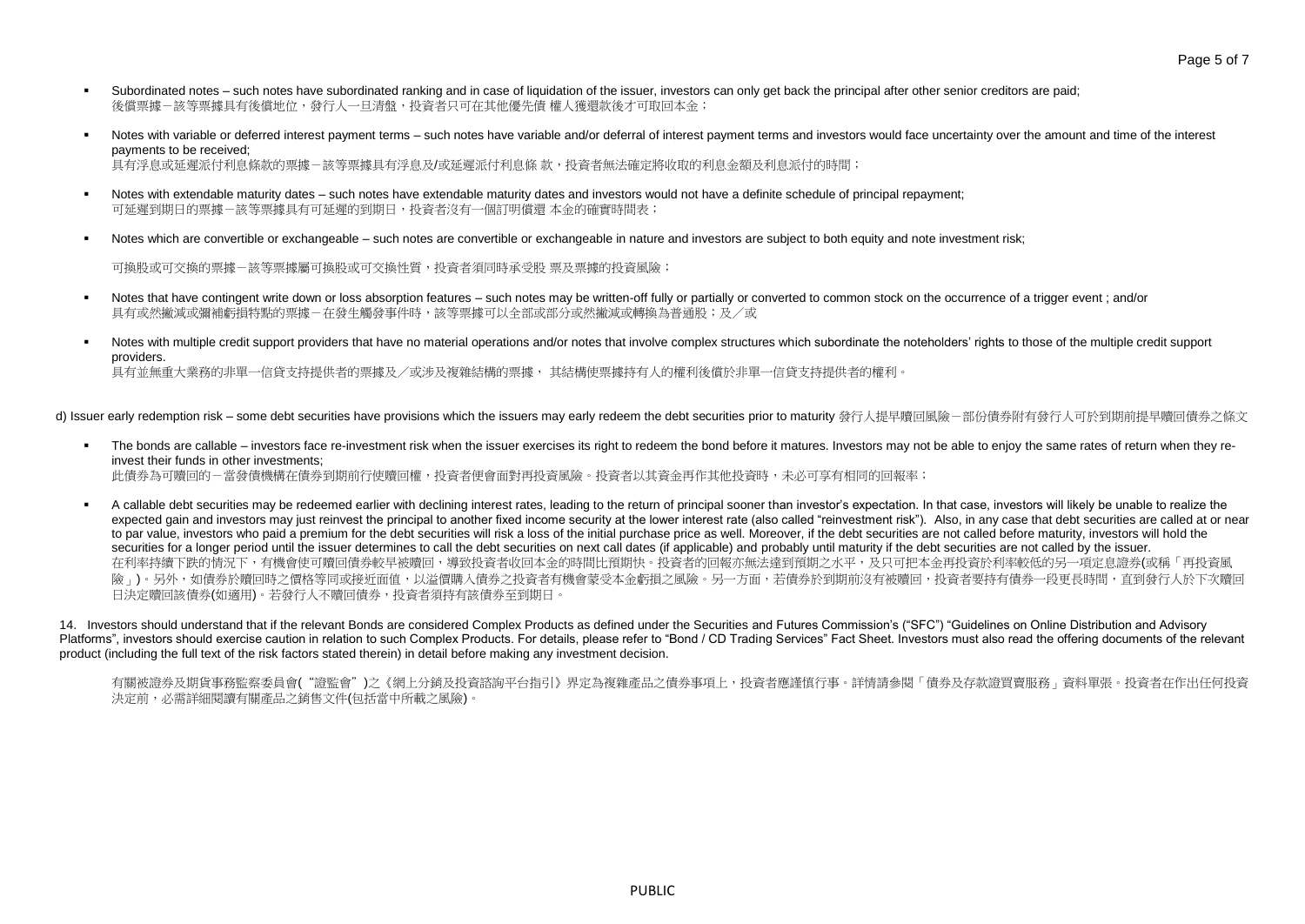15. Investor should understand that there is currently no market consensus on what attributes a environmental, social and governance bond entails ("ESG Bond"). The ESG indicator contained in this document is based on sources which the Bank believes to be reliable but has not independently verified. The Bank has not independently verified the effectiveness of the products' investment strategies, investment selection processes, investment portfolios, management or the ESG factors they incorporate (if any). Inclusion of the ESG indicator does not constitute recommendation or endorsement of these products or a guarantee of their ESG attributes or related performance. Investors must make their own assessment of the relevance, accuracy and adequacy of the information, projections contained in the relevant bond offer documents and make such independent investigations as they may consider necessary or appropriate for the purpose of such assessment.

投資者須明白現時市場並未就 "ESG 債券" 的環境,社會及管治特性的定義達成共識。本文件所出現的 ESG 標示是來自本行認為可靠但未經本行核實的資料來源。本行並沒有核實該等產品所採用的投資策略、投資選擇 過程、投資組合及管理的成效或其包含的 ESG 因素。這些產品獲載於本 ESG 標示 並不表示該等產品獲得推介或認許,亦不構成其 ESG 特性或相關表現的保證。投資者須自行評估有關產品之銷售文件 所載資料、預測及 /或意見的相關性、準確性及充足性,並作出彼等為該等評估而認為必要或恰當的獨立調查。

Investors must read the offering documents of the relevant product (including the full text of the risk factors stated therein) in detail before making any investment decision. 投資者應謹慎行事。投資者在作出任何投資決定前,必需詳細閱讀有關產品之銷售文件(包括當中所載之風險)。

\* With limited quantity 餘額有限